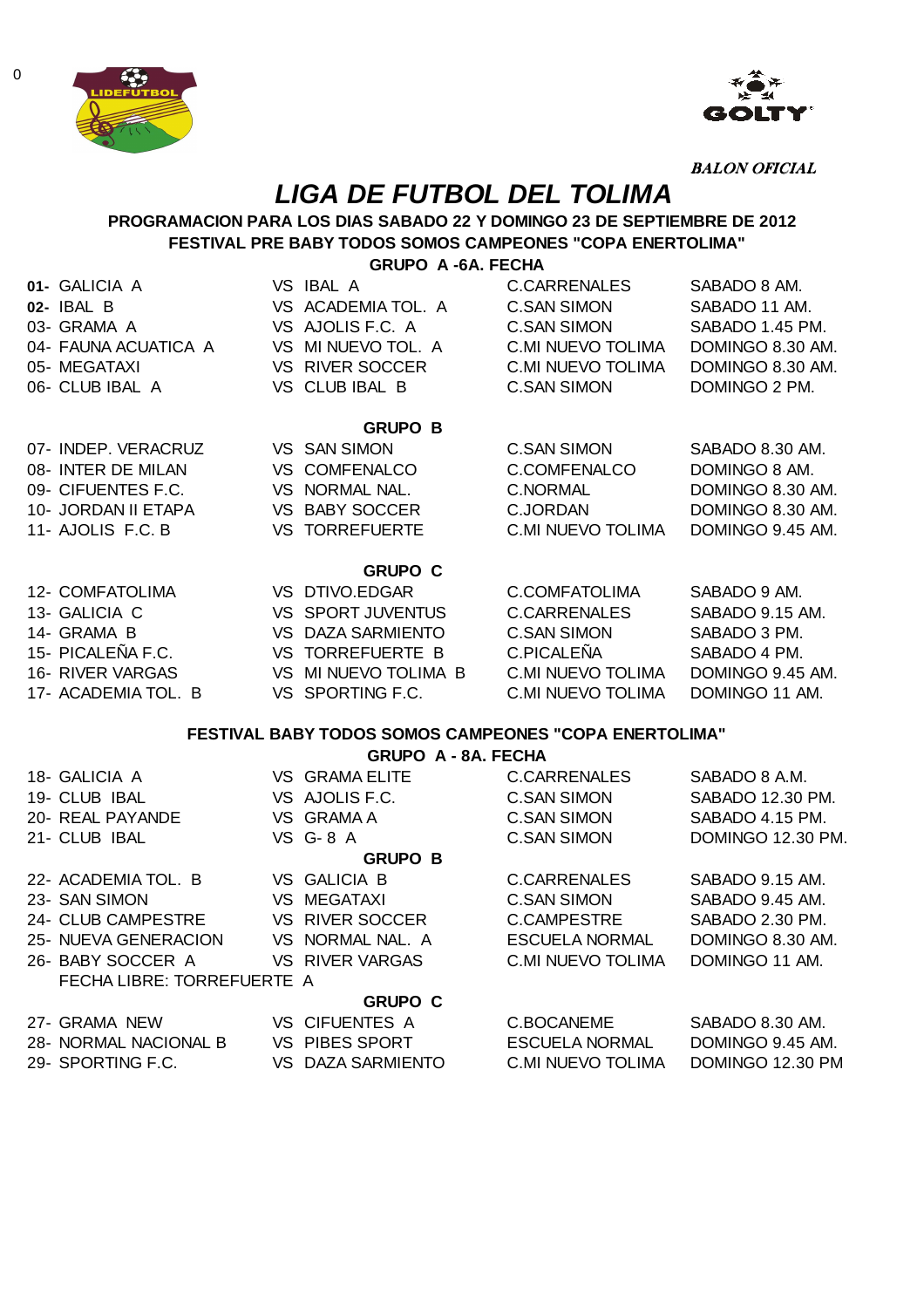## CONTINUACION PROGRAMACION DEL 22 Y 23 DE SEPTIEMBRE - PAGINA 2

| 30- INTERNACIONAL                                                                                                                                             | <b>GRUPO D - CATEGORIA BABY FUTBOL</b><br>VS GOL 5                                                                                            | C.BOCANEME                                                                                                                      | SABADO 8.30 AM.                                                                                                    |
|---------------------------------------------------------------------------------------------------------------------------------------------------------------|-----------------------------------------------------------------------------------------------------------------------------------------------|---------------------------------------------------------------------------------------------------------------------------------|--------------------------------------------------------------------------------------------------------------------|
| 31- MPIO. DE CAJAMARCA<br>32- REAL SOCIEDAD<br>33- SPORT JUVENTUS<br>34- CLUB BERLIN<br>35- REAL MADRID A<br>36- REAL MADRID B                                | <b>GRUPO E</b><br>VS MARACANA F.C.<br>VS CLUB ORION<br>VS GRAMA SPORT<br>VS INDEP. VERACRUZ<br>VS AJOLIS F.C. B<br><b>VS ESTRELLAS FUTURO</b> | C.MARACANA<br>C.CALARCA<br><b>C.SAN SIMON</b><br><b>C.MI NUEVO TOLIMA</b><br><b>C.SAN SIMON</b><br><b>C.SAN SIMON</b>           | SABADO 8.30 AM.<br>SABADO 12.30 PM.<br>DOMINGO 11 AM.<br>DOMINGO 12.30 PM.<br>DOMINGO 3.15 PM.<br>DOMINGO 4.15 PM. |
|                                                                                                                                                               | <b>CAMPEONATO PREINFANTIL "COPA ENERTOLIMA" - II SEMESTRE</b><br><b>GRUPO ELITE - PARTIDOS PENDIENTES</b>                                     |                                                                                                                                 |                                                                                                                    |
| 37- ACADEMIA TOLIMENSE<br>38- PIBES SPORT<br>39- ACADEMIA TOLIMENSE VS CLUB G-8                                                                               | VS RIVER SOCCER<br>VS REAL SOCIEDAD A                                                                                                         | C.#1 COMFATOLIMA<br>C.#1 PARQUE<br>C.AUXILIAR                                                                                   | SABADO 1 PM.<br>SABADO 4 PM.<br>DOMINGO 10 AM.                                                                     |
|                                                                                                                                                               | <b>GRUPO A</b>                                                                                                                                |                                                                                                                                 |                                                                                                                    |
| 40- ACADEMIA TOL. B VS IBAL A<br>41- ESTRELLAS DEL NTE.<br>42- NORMAL NACIONAL<br>43- RIVER VARGAS<br>44- FAUNA ACUATICA B<br><b>FECHA LIBRE: TORREFUERTE</b> | VS GOL 5<br>VS INTER DE MILAN<br>VS CLUB CAMPESTRE<br>VS IBAL A                                                                               | <b>C.MI NUEVO TOLIMA</b><br><b>C.MI NUEVO TOLIMA</b><br><b>ESCUELA NORMAL</b><br><b>C.CAMPESTRE</b><br><b>C.MI NUEVO TOLIMA</b> | SABADO 12.30 PM.<br>SABADO 2 PM.<br>SABADO 3 PM.<br>DOMINGO 10 AM.<br>DOMINGO 2.30 PM.                             |
|                                                                                                                                                               | <b>GRUPO B</b>                                                                                                                                |                                                                                                                                 |                                                                                                                    |
| 45- COMFENALCO<br>46- GRAMA NEW<br>47 - SPORTING F.C.<br>48- MPIO. DE CAJAMARCA<br>49- DTIVO.EDGAR                                                            | VS CARLOS PIMIENTO<br>VS NUEVA GENERACION<br>VS CLUB ESTUDIANTES<br>VS SAN SIMON<br>VS REAL MADRID A                                          | C.COMFENALCO<br><b>C.SAN SIMON</b><br><b>C.SAN SIMON</b><br><b>C.SAN SIMON</b><br>C.MI NUEVO TOLIMA                             | SABADO 10 AM.<br>SABADO 8 AM.<br>SABADO 9.30 AM.<br>SABADO 11 AM.<br>SABADO 3.30 PM.                               |
|                                                                                                                                                               | <b>GRUPO C</b>                                                                                                                                |                                                                                                                                 |                                                                                                                    |
| 50- CLUB AJAX<br>51- CIFUENTES MASCULINO<br>52- RIVER SOCCER B<br>53- CIFUENTES FEMENINO<br>FECHA LIBRE: U.C.C.                                               | VS IBAL B<br>VS REAL MADRID B<br>VS CENTAUROS A<br>VS JORDAN II ETAPA                                                                         | C.MI NUEVO TOLIMA<br>C. BOCANEME<br>C.#3 LOS OCOBOS<br><b>C.JORDAN</b>                                                          | SABADO 10.30 AM.<br>SABADO 10 AM.<br>DOMINGO 8.30 AM.<br>DOMINGO 10 AM.                                            |
| 54- MARACANA F.C.<br>55- CLUB BERLIN<br>56- SPORT JUVENTUS<br>57- DAZA SARMIENTO<br>58- FAUNA ACUATICA C                                                      | <b>GRUPO D</b><br>VS REAL SOCIEDAD B<br>VS REAL PAYANDE<br>VS INDEP. VERACRUZ<br>VS CLUB ORION<br>VS GALICIA C                                | C.CALARCA<br>C.#3 LOS OCOBOS<br>C.#3 LOS OCOBOS<br>C.#3 LOS OCOBOS<br><b>C.MI NUEVO TOLIMA</b>                                  | SABADO 11 AM.<br>DOMINGO 10 AM.<br>DOMINGO 2 PM.<br>DOMINGO 3.30 PM.<br>DOMINGO 4 PM.                              |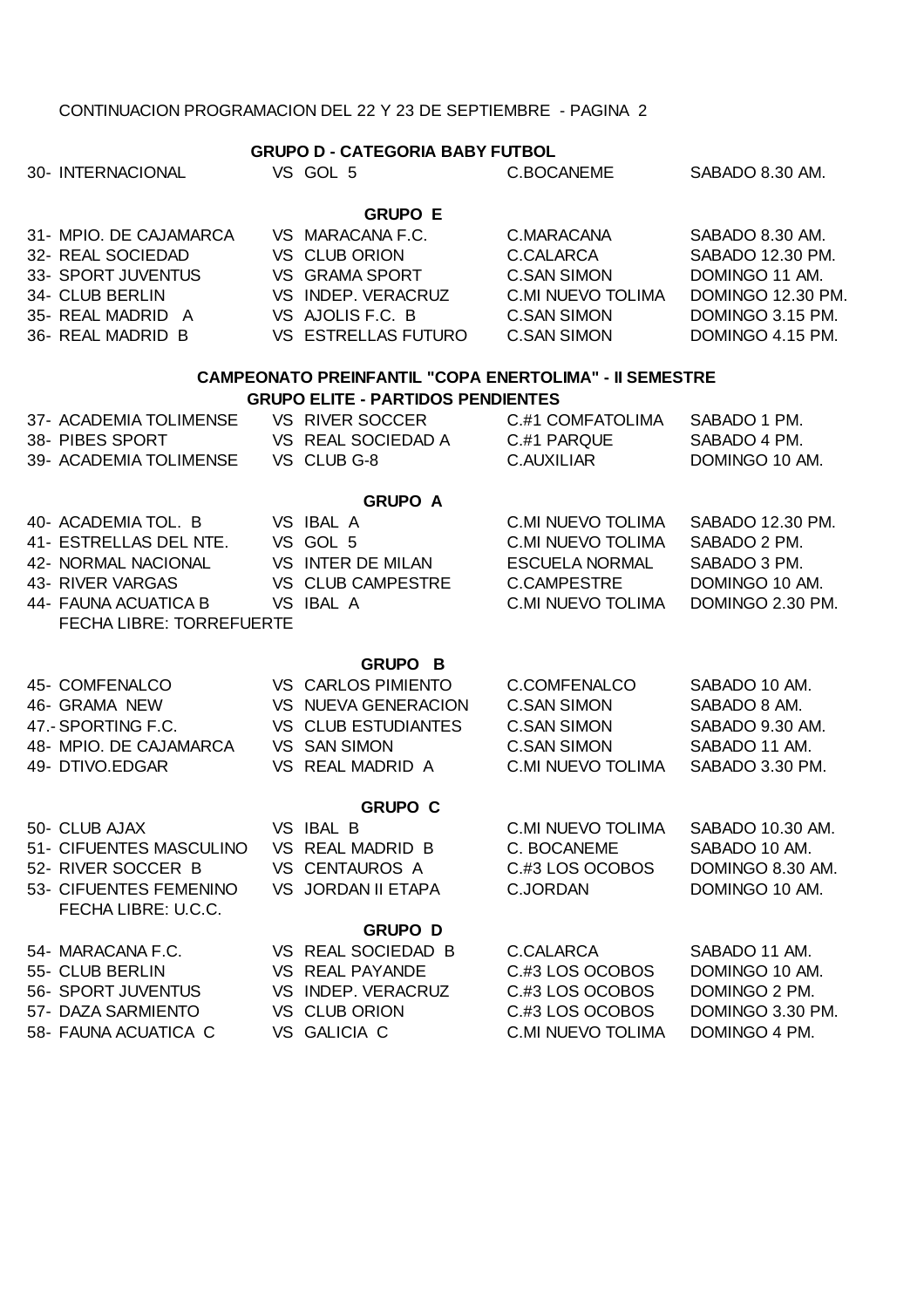**CAMPEONATO MUNICIPAL INFANTIL "COPA ENERTOLIMA" - II SEMESTRE 2012**

| <b>GRUPO ELITE -9A. FECHA</b> |  |                                                              |                       |                   |
|-------------------------------|--|--------------------------------------------------------------|-----------------------|-------------------|
| 59- MI NUEVO TOLIMA A         |  | VS ACADEMIA TOL. A                                           | C #2 PARQUE           | DOMINGO 10 AM.    |
|                               |  | <b>GRUPO A</b>                                               |                       |                   |
| 60- MEGATAXI                  |  | VS ESTRELLAS DEL NTE.                                        | C.#2 LOS OCOBOS       | SABADO 8 AM.      |
| 61- FAUNA ACUATICA A          |  | VS CHICORAL DM.                                              | C.#1 PARQUE           | SABADO 10 AM.     |
| 62- IBAL A                    |  | VS COMFENALCO B                                              | C.COMFENALCO          | SABADO 12 M.      |
| 63- ACADEMIA TOL. B           |  | VS REAL MADRID                                               | <b>C.JORDAN</b>       | SABADO 12 M.      |
| 64- CLUB G-8                  |  | <b>VS TORREFUERTE</b>                                        | C.#2 PARQUE           | DOMINGO 8 AM.     |
| 65- IBAL A                    |  | VS INTER DE MILAN                                            | C.#2 PARQUE           | DOMINGO 2 PM.     |
| 66- PIBES SPORT               |  | VS COMFENALCO B                                              | C.COMFENALCO          | MIERCOLES 3.30 PM |
|                               |  | <b>GRUPO B</b>                                               |                       |                   |
| 67- JORDAN II ETAPA           |  | VS ORION A                                                   | <b>C.JORDAN</b>       | SABADO 8 AM.      |
| 68- CLUB CAMPESTRE            |  | VS IBAL B                                                    | C.CAMPESTRE           | SABADO 1 PM.      |
| 69- FAUNA ACUATICA B          |  | VS IBAL B                                                    | C.#2 PARQUE           | DOMINGO 12 M.     |
|                               |  | <b>GRUPO C</b>                                               |                       |                   |
| 70- REAL PAYANDE              |  | <b>VS SAN SIMON</b>                                          | <b>C.SAN SIMON</b>    | SABADO 10 AM.     |
| 71- TORREFUERTE               |  | VS SPORT BOYS                                                | C.#1COMFATOLIMA       | SABADO 1 PM.      |
| 72- PICALEÑA F.C.             |  | VS DTIVO. EDGAR                                              | C.PICALEÑA            | SABADO 2 PM.      |
|                               |  | <b>GRUPO D</b>                                               |                       |                   |
| 73- COMFENALCO C              |  | VS INTER DE MILAN B                                          | C.COMFENALCO          | SABADO 10 AM.     |
| 74- CLUB CENTAUROS            |  | VS FAUNA ACUATICA C                                          | <b>C.JORDAN</b>       | SABADO 10 AM.     |
| 75- CIFUENTES F.C.            |  | VS INDEP. VERACRUZ                                           | C. AUXILIAR           | SABADO 12 M.      |
| 76- GALICIA C                 |  | VS RIVER VARGAS B                                            | C.#1 PARQUE           | SABADO 2 PM.      |
| 77- NORMAL NACIONAL           |  | VS AJOLIS F.C. B                                             | <b>ESCUELA NORMAL</b> | DOMINGO 11.30 AM  |
| 78- CLUB ORION B              |  | VS ESTRELLAS FUTURO                                          | C.#3 PARQUE           | DOMINGO 12 M.     |
|                               |  | <b>CAMPEONATO PREJUVENIL "COPA ENERTOLIMA" - II SEMESTRE</b> |                       |                   |
|                               |  | <b>GRUPO ELITE - 8A. FECHA</b>                               |                       |                   |
| 79- CLUB IBAL                 |  | VS GALICIA A                                                 | C.#1 PARQUE           | SABADO 8 AM.      |
| 80- RIVER VARGAS A            |  | VS GRAMA ELITE                                               | C.CIUDADELA           | SABADO 10 AM.     |
| 81- CIFUENTES F.C. A          |  | VS INTER DE MILAN                                            | C.#3 PARQUE           | DOMINGO 10 AM.    |
| 82- CLUB IBAL                 |  | VS BABY-SOCCER                                               | C.#3 PARQUE           | DOMINGO 2 PM.     |
|                               |  | <b>GRUPO A</b>                                               |                       |                   |
| 83- CLUB TORREFUERTE          |  | VS MARACANA                                                  | C.MARACANA            | SABADO 10 AM.     |
| 84- CLUB LOS OCOBOS           |  | VS REAL MADRID                                               | C.#1 LOS OCOBOS       | SABADO 10 AM.     |
| 85- ESTUDIANTES COELLO        |  | VS MI NUEVO TOLIMA A                                         | C. AUXILIAR           | SABADO 10 AM.     |
| 86- CLUB CAMPESTRE            |  | VS ESTRELLAS DEL NTE.                                        | <b>C.CAMPESTRE</b>    | SABADO 11 AM.     |
| 87- ACADEMIA TOL. B           |  | VS REAL SOCIEDAD                                             | <b>C.JORDAN</b>       | SABADO 2 PM.      |
| 88- CIFUENTES F.C. B          |  | VS GRAMA A                                                   | C.#3 PARQUE           | DOMINGO 8 AM.     |

FECHA LIBRE: RIVER VARGAS B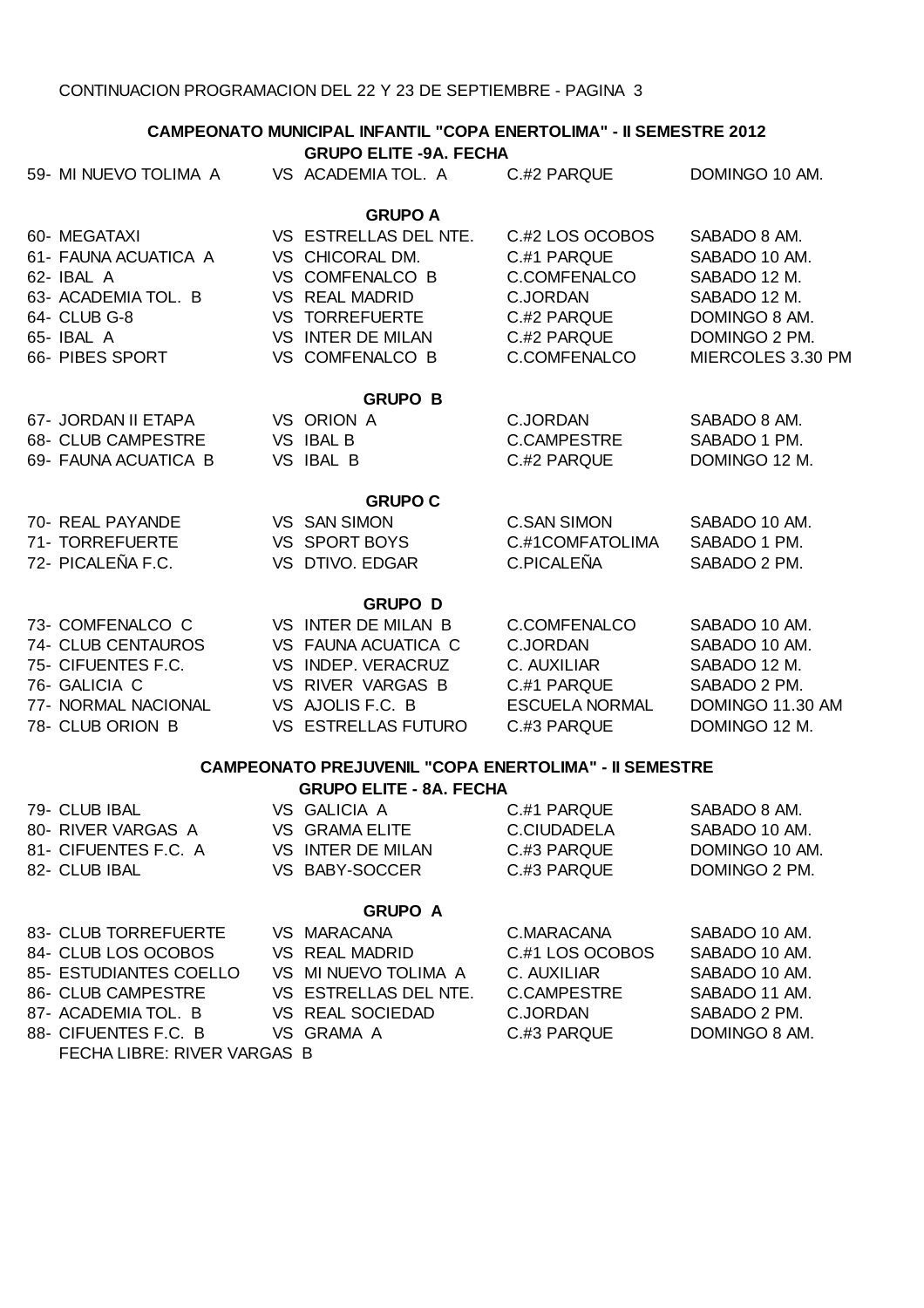## CONTINUACION PROGRAMACION DEL 22 Y 23 DE SEPTIEMBRE - PAGINA 4

| 89- GRAMA C                      | VS FAUNA ALBERGUE | C. SAN SIMON | SABADO 8 AM.      |
|----------------------------------|-------------------|--------------|-------------------|
| 90- FAUNA ACUATICA B             | VS REAL PAYANDE   | C.#1 PARQUE  | SABADO 12 M.      |
| 91- CARLOS PIMIENTO              | VS CLUB CENTAUROS | C.AUXILIAR   | SABADO 2 PM.      |
| 92- AJOLIS F.C. B                | VS MARACANEIRO    | C.#1 PARQUE  | DOMINGO 8 AM.     |
| 93- CLUB AJAX                    | VS MEGATAXI       | C.JORDAN     | DOMINGO 11.30 AM. |
| 94- INTER DE MILAN B             | VS GALICIA B      | C. #2 PARQUE | DOMINGO 4 PM.     |
| FECHA LIBRE: RIVER SOCCER IBAGUE |                   |              |                   |

### **CAMPEONATO JUVENIL "COPA ENERTOLIMA 2012" II SEMESTRE**

#### **5A. FECHA - GRUPO A**

| 95- CLUB CENTAUROS          | VS RIVER VARGAS                      | C.CIUDADELA  | SABADO 8 AM.  |
|-----------------------------|--------------------------------------|--------------|---------------|
| 96- CLUB GALICIA            | VS LOS OCOBOS IBAGUE C.#1 LOS OCOBOS |              | SABADO 10 AM. |
| 97- INTER DE MILAN          | VS GRAMA                             | C. SAN SIMON | SABADO 12 M.  |
| 98- ACADEMIA TOLIMENSE      | VS PICALEÑA F.C.                     | C.PICALEÑA   | SABADO 11 AM. |
| 99- SPORT BOYS              | <b>VS TORREFUERTE</b>                | C #3 PARQUE  | DOMINGO 4 PM. |
| FECHA LIBRE: FAUNA ALBERGUE |                                      |              |               |

#### **GRUPO B - JUVENIL**

| 100- CARLOS PIMIENTO | VS FAUNA ACUATICA   | C #2 PAROUE  | SABADO 8 AM. |
|----------------------|---------------------|--------------|--------------|
| 101- RIVER SOCCER    | VS MARACANEIRO      | C #3 PAROUE  | SABADO 8 AM. |
| 102- ARIFI ARMEI     | VS REAL PAYANDE     | C #3 PAROUE  | SABADO 10 AM |
| 103- CIFUENTES F.C.  | VS CLUB ESTUDIANTES | C #2 PAROUE  | SABADO 10 AM |
| 104- COMFENALCO      | VS INDEP AMERICA    | C.COMFENALCO | SABADO 10 AM |

### **CAMPEONATO FEMENINO INFANTIL "COPA ENERTOLIMA"**

| 105- REAL PAYANDE | VS NORMAL NAL                                       | ESCUELA NORMAL    | DOMINGO 2 PM. |
|-------------------|-----------------------------------------------------|-------------------|---------------|
|                   | <b>CAMPEONATO FEMENINO JUNIOR "COPA ENERTOLIMA"</b> |                   |               |
| 106- AJOLIS F.C.  | VS REAL PAYANDE                                     | C.MI NUEVO TOLIMA | SABADO 9 AM.  |

## **ELIMINATORIA DEPARTAMENTAL "COPA CLARO" - RAMA MASCULINA**

**FINAL**

**107-** ACADEMIA TOL. A VS ACADEMIA TOL. B C. AUXILIAR DOMINGO 2 PM. NOTA: EN CASO DE EMPATE EN ESTE PARTIDO SE PROCEDERA AL COBRO DE TIROS LIBRES DESDE EL PUNTO PENAL.

## INFORMACION IMPORTANTE

SE AVISA A LOS CLUBES AFILIADOS QUE APARTIR DEL 1 DE OCTUBRE ES OBLIGATORIO PRESENTAR EL CARNET DE JUEGO VIGENTE DE LA LIGA PARA PODER INGRESAR AL PAR-QUE DEPORTIVO, JUGADOR O ENTRENADOR QUE NO LLENE ESTE REQUISITO TENDRA QUE CANCELAR EL VALOR ESTABLECIDO POR LA ADMINISTRACION PARA INGRESO AL PARQUE.